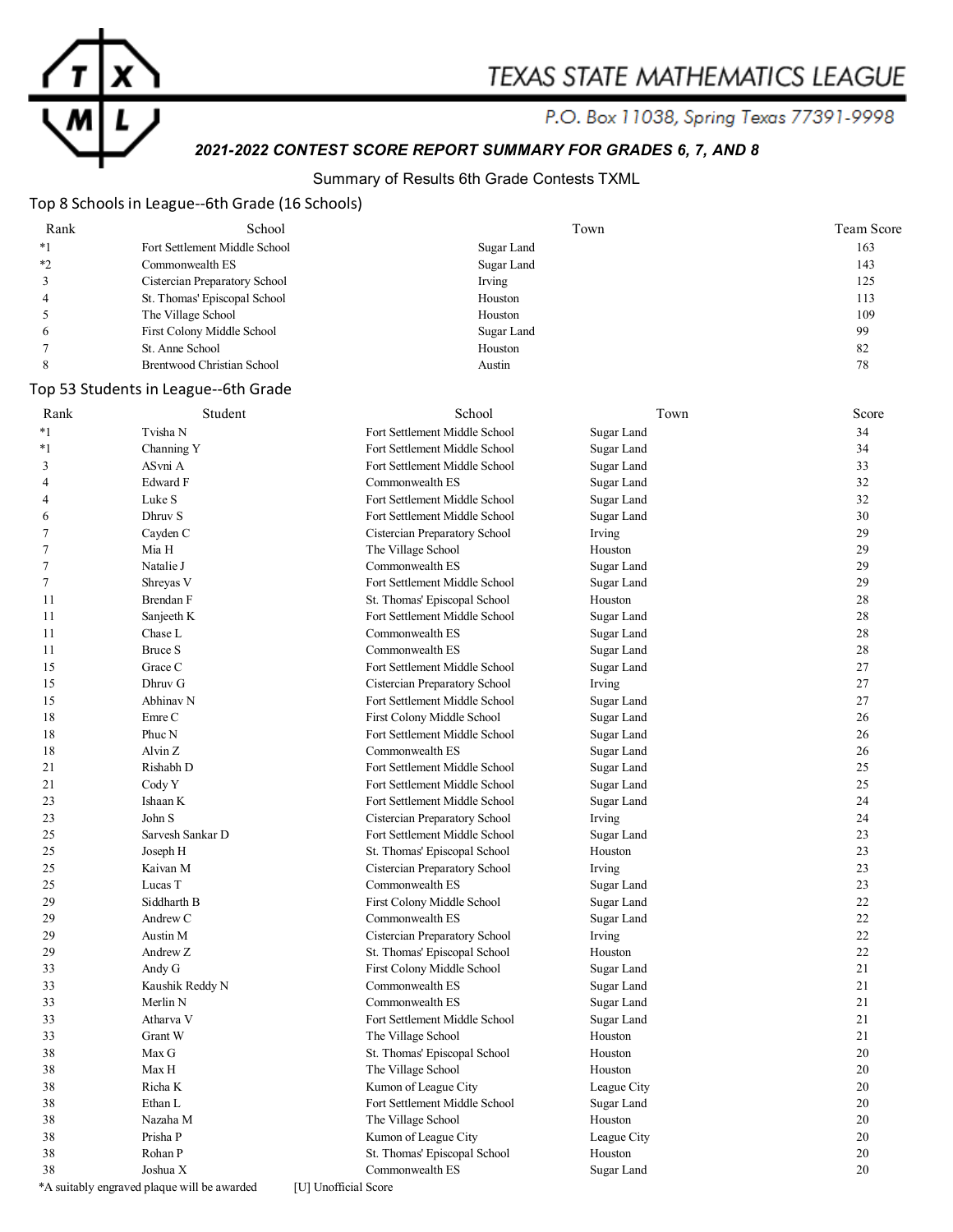| Summary of Results 6th Grade Contests TXML |          |                               |            |    |
|--------------------------------------------|----------|-------------------------------|------------|----|
| 46                                         | Ria A    | Commonwealth ES               | Sugar Land | 19 |
| 46                                         | Alison F | Cook Middle School            | Houston    | 19 |
| 46                                         | Malia G  | St. Thomas' Episcopal School  | Houston    | 19 |
| 46                                         | Teagan M | Brentwood Christian School    | Austin     | 19 |
| 46                                         | Isha R   | St. Thomas' Episcopal School  | Houston    | 19 |
| 46                                         | Ayaan S  | St. Thomas' Episcopal School  | Houston    | 19 |
| 46                                         | Angeli T | The Village School            | Houston    | 19 |
| 46                                         | Nathan W | Fort Settlement Middle School | Sugar Land | 19 |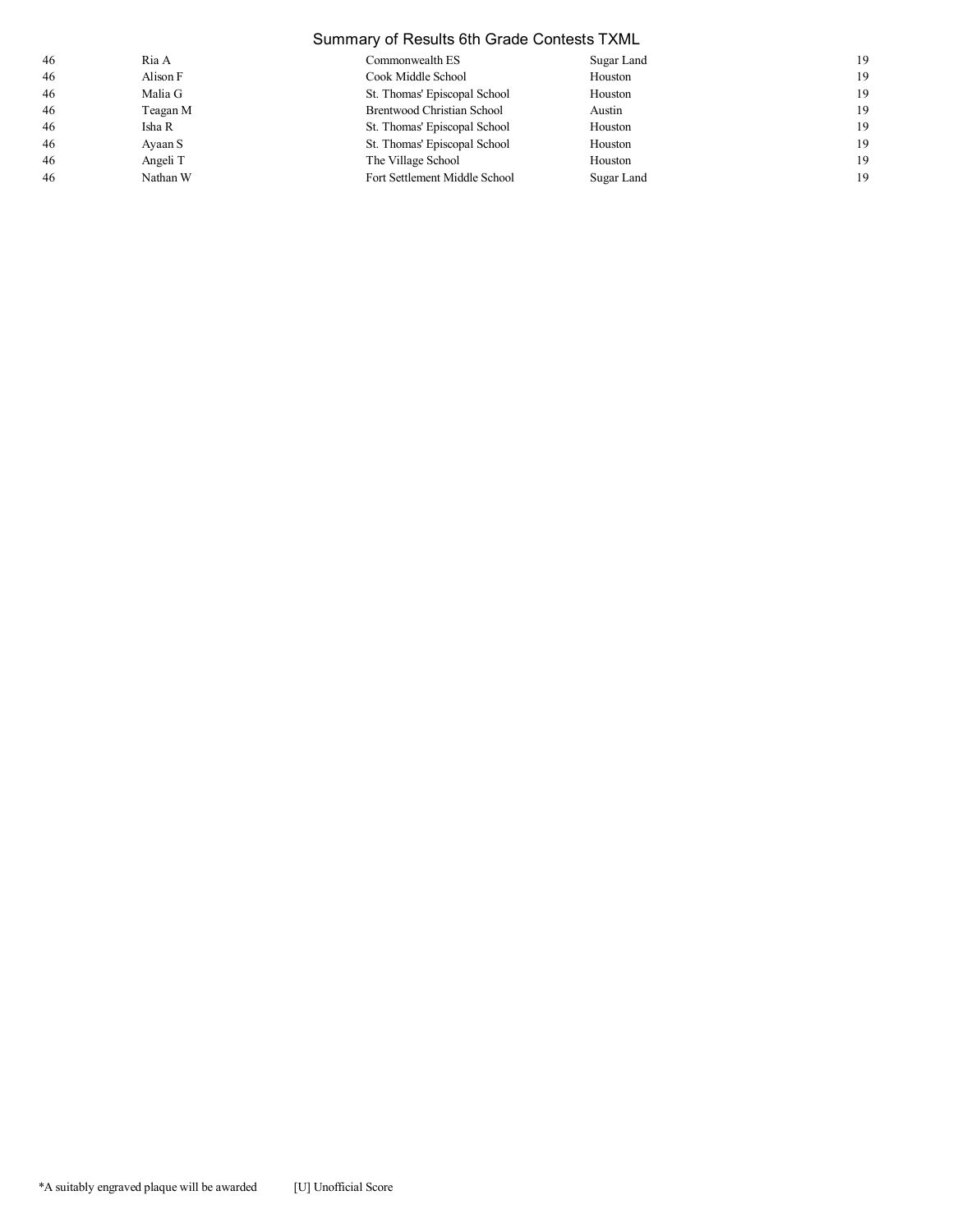### Summary of Results 6th Grade Contests TXML Regional Standings

#### **Bexar, Dallas, Fort Bend, Galveston, Harris, Montgomery, Tarrant, Travis**

Top Schools in Region

| School                        | Town       | Team Score |
|-------------------------------|------------|------------|
| Fort Settlement Middle School | Sugar Land | 163        |
| Commonwealth ES               | Sugar Land | 143        |
| Cistercian Preparatory School | Irving     | 125        |
| St. Thomas' Episcopal School  | Houston    | 113        |
|                               |            |            |

Top Students in Region

| Rank           | Student    | School                        | Town       | Score |
|----------------|------------|-------------------------------|------------|-------|
|                | Tvisha N   | Fort Settlement Middle School | Sugar Land | 34    |
|                | Channing Y | Fort Settlement Middle School | Sugar Land | 34    |
|                | ASvni A    | Fort Settlement Middle School | Sugar Land | 33    |
| $\overline{4}$ | Edward F   | Commonwealth ES               | Sugar Land | 32    |
| $\overline{4}$ | Luke S     | Fort Settlement Middle School | Sugar Land | 32    |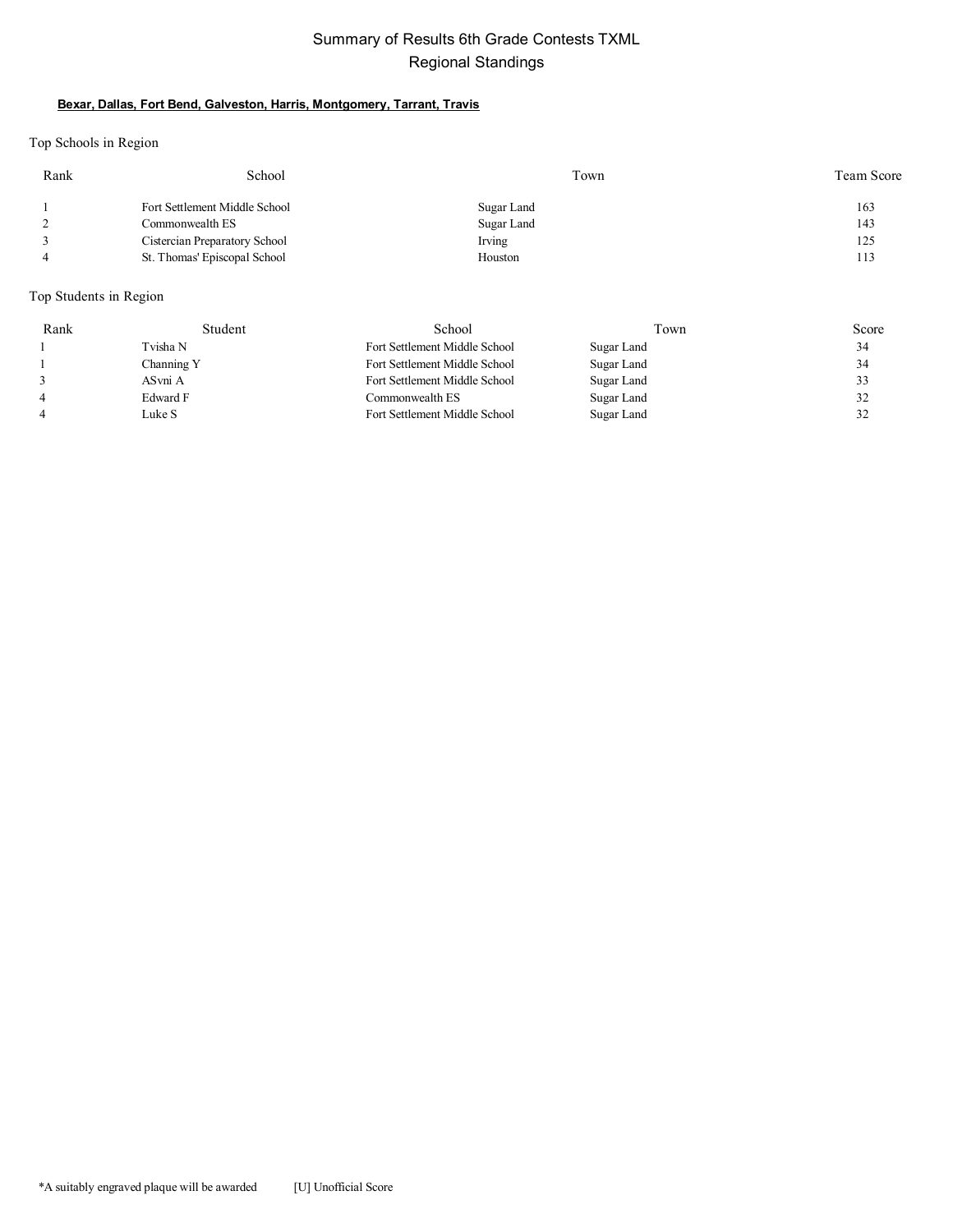### Summary of Results 7th Grade Contests TXML

# Top 7 Schools in League--7th Grade (15 Schools)

| Rank | School                        | Town       | Team Score |
|------|-------------------------------|------------|------------|
| $*1$ | Fort Settlement Middle School | Sugar Land | 168        |
| $*$  | The Village School            | Houston    | 124        |
|      | St. Thomas' Episcopal School  | Houston    | 115        |
|      | Cistercian Preparatory School | Irving     | 113        |
|      | St. Mark's School of Texas    | Dallas     | 99         |
|      | First Colony Middle School    | Sugar Land | 98         |
|      | St. Anne School               | Houston    | 89         |

# Top 31 Students in League--7th Grade

| Rank    | Student            | School                        | Town       | Score |
|---------|--------------------|-------------------------------|------------|-------|
| $*_{1}$ | Michael C          | St. Mark's School of Texas    | Dallas     | 35    |
| $*_{1}$ | Kevin C            | Fort Settlement Middle School | Sugar Land | 35    |
| 3       | Ryan W             | Fort Settlement Middle School | Sugar Land | 34    |
| 4       | <b>MATTHEW C</b>   | Fort Settlement Middle School | Sugar Land | 33    |
| 4       | NIKHIL C           | Fort Settlement Middle School | Sugar Land | 33    |
| 4       | <b>JACOB W</b>     | Fort Settlement Middle School | Sugar Land | 33    |
| 4       | <b>EZRAW</b>       | Fort Settlement Middle School | Sugar Land | 33    |
| 8       | <b>VARRUN A</b>    | Fort Settlement Middle School | Sugar Land | 32    |
| 8       | Nicholas H         | St. Mark's School of Texas    | Dallas     | 32    |
| 8       | Rishik K           | St. Mark's School of Texas    | Dallas     | 32    |
| 8       | <b>SAMYAK S</b>    | Fort Settlement Middle School | Sugar Land | 32    |
| 8       | <b>ALBERT Z</b>    | Fort Settlement Middle School | Sugar Land | 32    |
| 13      | <b>ANIRUDH M</b>   | Fort Settlement Middle School | Sugar Land | 31    |
| 13      | <b>RYANT</b>       | Fort Settlement Middle School | Sugar Land | 31    |
| 15      | Aryan G            | First Colony Middle School    | Sugar Land | 30    |
| 15      | <b>CLAIRE W</b>    | Fort Settlement Middle School | Sugar Land | 30    |
| 17      | PRANAV S           | Fort Settlement Middle School | Sugar Land | 29    |
| 18      | Zhenxun L          | The Village School            | Houston    | 28    |
| 18      | <b>CATHERINE S</b> | Fort Settlement Middle School | Sugar Land | 28    |
| 20      | Nathan L           | St. Thomas' Episcopal School  | Houston    | 26    |
| 20      | <b>OLIVIA W</b>    | Fort Settlement Middle School | Sugar Land | 26    |
| 22      | Arjun E            | The Village School            | Houston    | 25    |
| 22      | Caroline L         | Fort Settlement Middle School | Sugar Land | 25    |
| 22      | A.j. S             | Cistercian Preparatory School | Irving     | 25    |
| 25      | Andrew G           | St. Thomas' Episcopal School  | Houston    | 24    |
| 25      | <b>EMILY M</b>     | Fort Settlement Middle School | Sugar Land | 24    |
| 25      | Sonia O            | The Village School            | Houston    | 24    |
| 25      | Roger S            | The Village School            | Houston    | 24    |
| 29      | Andrew L           | Cistercian Preparatory School | Irving     | 23    |
| 29      | Mateo M            | Cistercian Preparatory School | Irving     | 23    |
| 29      | Sonya M            | The Village School            | Houston    | 23    |
|         |                    |                               |            |       |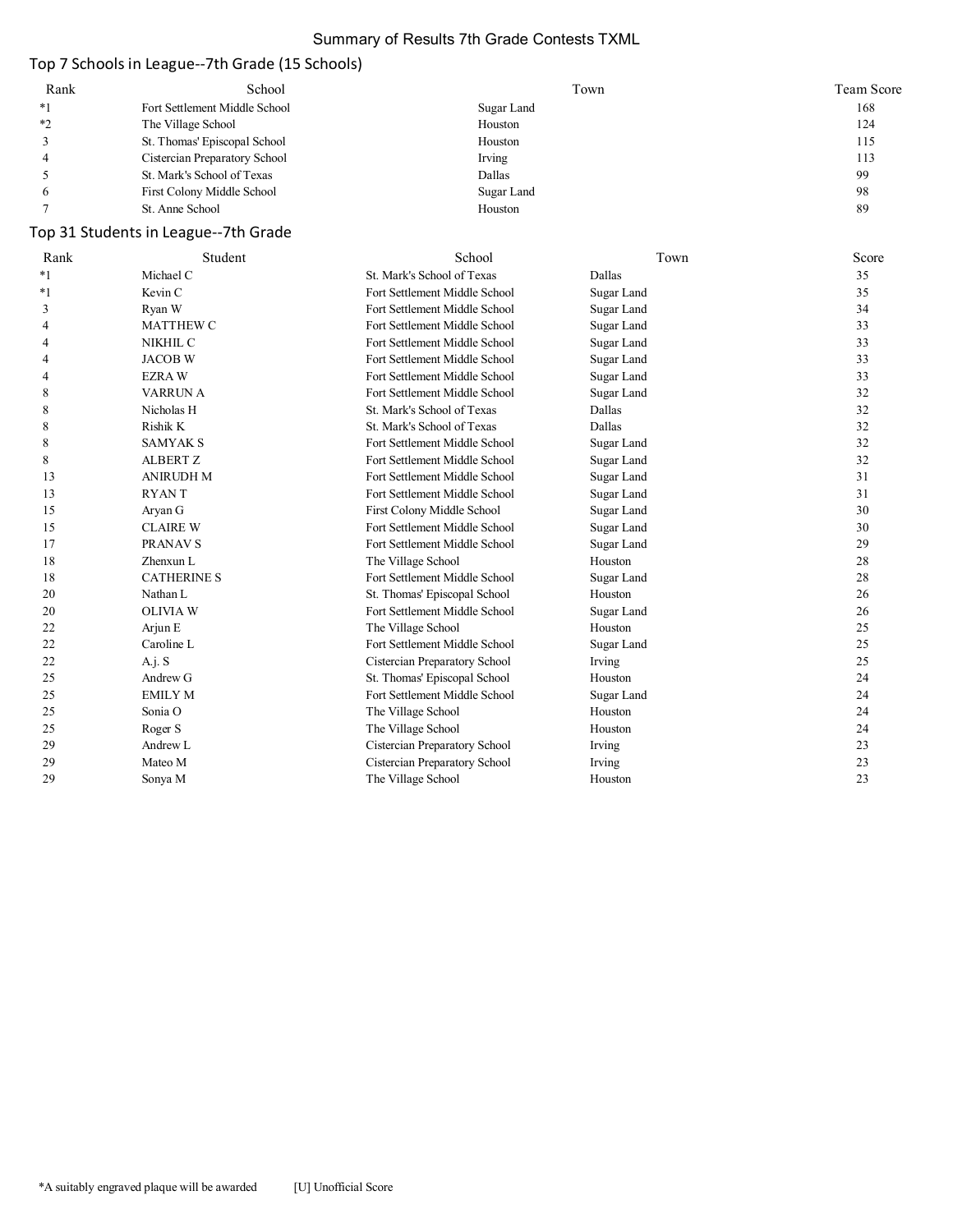### Summary of Results 7th Grade Contests TXML Regional Standings

### **Bexar, Dallas, Fort Bend, Galveston, Harris, Montgomery, Tarrant, Travis**

Top Schools in Region

| Rank | School                        | Town       | Team Score |
|------|-------------------------------|------------|------------|
|      | Fort Settlement Middle School | Sugar Land | 168        |
|      | The Village School            | Houston    | 124        |
|      | St. Thomas' Episcopal School  | Houston    | 115        |
|      | Cistercian Preparatory School | Irving     | 113        |

### Top Students in Region

| Rank           | Student          | School                        | Town       | Score |
|----------------|------------------|-------------------------------|------------|-------|
|                | Michael C        | St. Mark's School of Texas    | Dallas     | 35    |
|                | Kevin C          | Fort Settlement Middle School | Sugar Land | 35    |
|                | Ryan W           | Fort Settlement Middle School | Sugar Land | 34    |
| $\overline{4}$ | <b>MATTHEW C</b> | Fort Settlement Middle School | Sugar Land | 33    |
| $\overline{4}$ | NIKHIL C         | Fort Settlement Middle School | Sugar Land | 33    |
| $\overline{4}$ | JACOB W          | Fort Settlement Middle School | Sugar Land | 33    |
| $\overline{4}$ | EZRA W           | Fort Settlement Middle School | Sugar Land | 33    |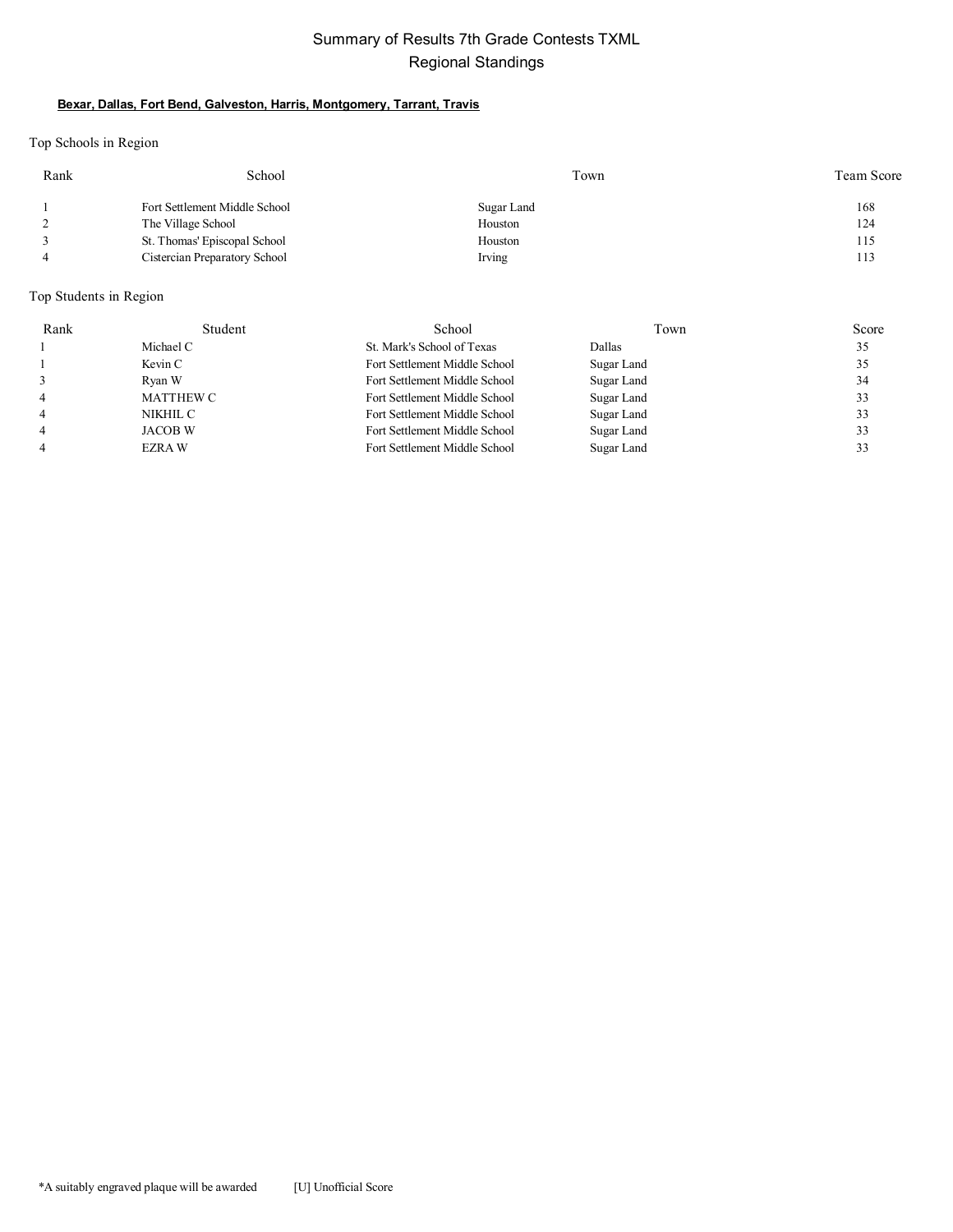### Summary of Results 8th Grade Contests TXML

### Top 5 Schools in League--8th Grade (11 Schools)

| Rank | School                        | Town       | Team Score |
|------|-------------------------------|------------|------------|
|      | Fort Settlement Middle School | Sugar Land | 169        |
| $*$  | Cistercian Preparatory School | Irving     | 143        |
|      | The Village School            | Houston    | 137        |
|      | St. Anne School               | Houston    | 115        |
|      | Brentwood Christian School    | Austin     | 111        |

# Top 33 Students in League--8th Grade

| Rank    | Student           | School                            | Town       | Score |
|---------|-------------------|-----------------------------------|------------|-------|
| $*_{1}$ | <b>CHLOE W</b>    | Fort Settlement Middle School     | Sugar Land | 35    |
| $*2$    | <b>ADITHI G</b>   | Fort Settlement Middle School     | Sugar Land | 34    |
| $*_{2}$ | <b>BRYANW</b>     | Fort Settlement Middle School     | Sugar Land | 34    |
| $*_{2}$ | <b>GEOFFREY Z</b> | Fort Settlement Middle School     | Sugar Land | 34    |
| 5       | <b>BENJAMIN L</b> | Fort Settlement Middle School     | Sugar Land | 32    |
| 5       | <b>ADITI V</b>    | Fort Settlement Middle School     | Sugar Land | 32    |
| 5       | <b>ISABELLAY</b>  | Fort Settlement Middle School     | Sugar Land | 32    |
| 8       | Ben B             | Cistercian Preparatory School     | Irving     | 31    |
| 8       | <b>AMANDAL</b>    | Fort Settlement Middle School     | Sugar Land | 31    |
| 8       | Kishan P          | The Village School                | Houston    | 31    |
| 8       | <b>Bennett</b> T  | Cistercian Preparatory School     | Irving     | 31    |
| 8       | <b>MEGAN W</b>    | Fort Settlement Middle School     | Sugar Land | 31    |
| 8       | YALE Z            | Fort Settlement Middle School     | Sugar Land | 31    |
| 8       | ETHAN Z           | Fort Settlement Middle School     | Sugar Land | 31    |
| 15      | <b>KASHVIN</b>    | Fort Settlement Middle School     | Sugar Land | 30    |
| 16      | <b>CAROLYN W</b>  | Fort Settlement Middle School     | Sugar Land | 29    |
| 16      | Kevin Z           | Fort Settlement Middle School     | Sugar Land | 29    |
| 18      | <b>RICKY H</b>    | Fort Settlement Middle School     | Sugar Land | 28    |
| 18      | Uzair J           | The Village School                | Houston    | 28    |
| 18      | <b>SAHITI V</b>   | Fort Settlement Middle School     | Sugar Land | 28    |
| 21      | Mingyi L          | First Colony Middle School        | Sugar Land | 27    |
| 21      | Dean N            | Cistercian Preparatory School     | Irving     | 27    |
| 21      | <b>Brett S</b>    | Cistercian Preparatory School     | Irving     | 27    |
| 21      | Patrick S         | Cistercian Preparatory School     | Irving     | 27    |
| 25      | Joshua G          | <b>Brentwood Christian School</b> | Austin     | 26    |
| 25      | Nicholas S        | The Village School                | Houston    | 26    |
| 25      | Rodion S          | The Village School                | Houston    | 26    |
| 25      | Sophie Z          | The Village School                | Houston    | 26    |
| 29      | Christian M       | St. Anne School                   | Houston    | 25    |
| 30      | Dylan S           | <b>Brentwood Christian School</b> | Austin     | 24    |
| 30      | Dylan W           | First Colony Middle School        | Sugar Land | 24    |
| 30      | Ollie W           | St. Anne School                   | Houston    | 24    |
| 30      | <b>EMMA W</b>     | Fort Settlement Middle School     | Sugar Land | 24    |
|         |                   |                                   |            |       |